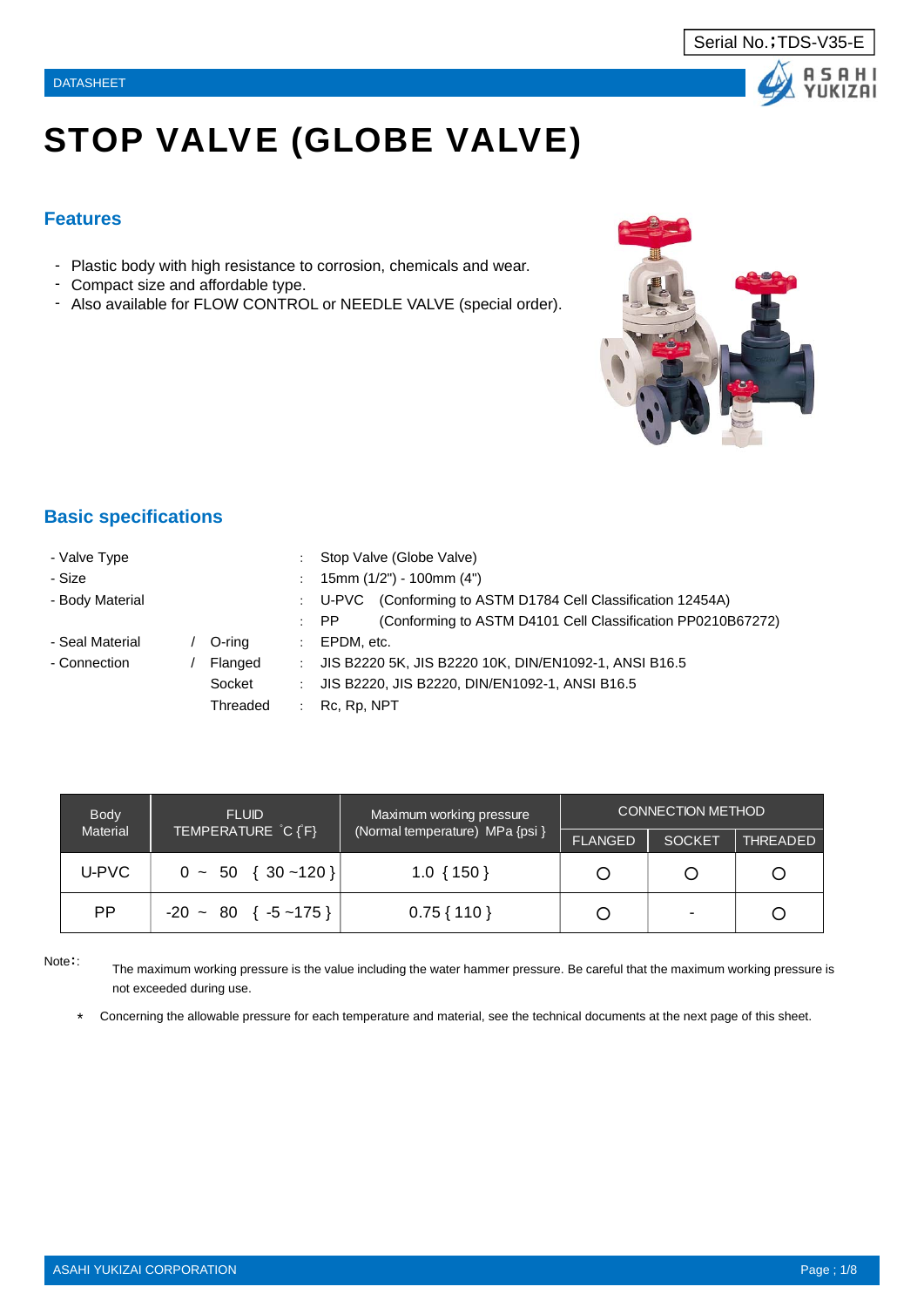

A S A H I<br>YUKIZAI

#### **Certificate / Approval / Directive**

**PED, ABS, NSF/ANSI61**

"For details of applicable products, please consult us."

#### **Working pressure vs. Temperature**



#### Note:

Make sure that the temperature and pressure are within the working range during operation. (If the tolerance range is exceeded during use, the valve may be damaged.)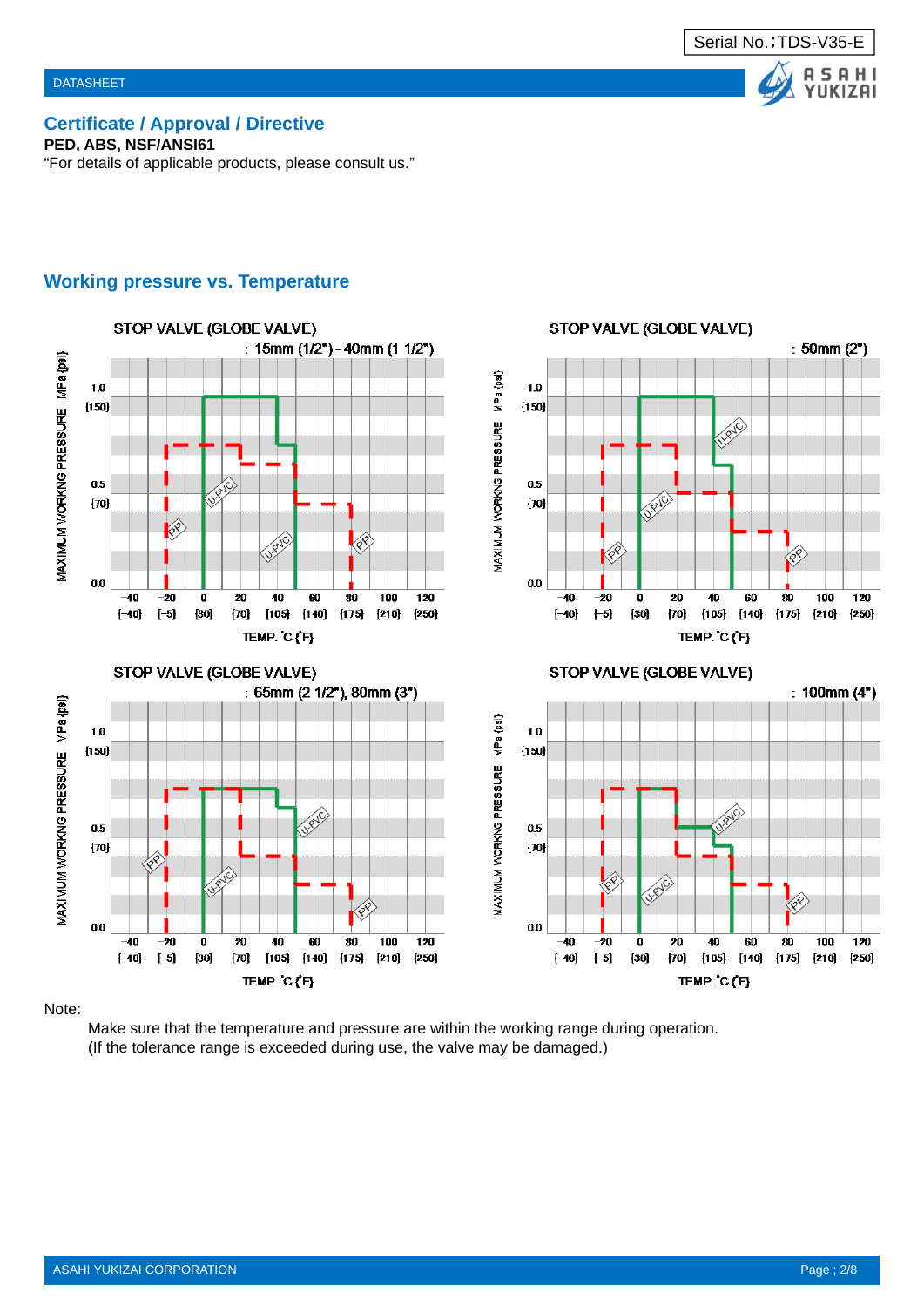

### **Product dimension**







DIN PN40

#### ■ JIS, DIN (Unit: mm)

|     | $\blacksquare$ JIS, DIN (Unit: mm) |     |       |                     |             |                     |     |    | JIS 5K |     |    |    | <b>JIS 10K</b> |     |    |    | DIN PN <sub>10</sub> |     |              |    |
|-----|------------------------------------|-----|-------|---------------------|-------------|---------------------|-----|----|--------|-----|----|----|----------------|-----|----|----|----------------------|-----|--------------|----|
| mm  | inch                               | d   | $D_1$ | $\mathbf{\Omega}_1$ | н<br>(Shut) | н<br>(FULL<br>OPEN) |     |    | D      | C   | n. | h  | D              | C   | n. | h. | D                    | С   | $\mathsf{n}$ | h. |
| 15  | 1/2                                | 18  | 66    | 8                   | 124         | 132                 | 85  | 12 | 80     | 60  | 4  | 12 | 95             | 70  | 4  | 15 | 95                   | 65  | 4            | 14 |
| 20  | 3/4                                | 24  | 66    | 8                   | 132         | 140                 | 95  | 14 | 85     | 65  | 4  | 12 | 100            | 75  | 4  | 15 | 105                  | 75  | 4            | 14 |
| 25  |                                    | 28  | 91    | 11                  | 150         | 161                 | 110 | 14 | 95     | 75  | 4  | 12 | 125            | 90  | 4  | 19 | 115                  | 85  | 4            | 14 |
| 32  | 1/4                                | 37  | 91    | 13                  | 154         | 167                 | 135 | 16 | 115    | 90  | 4  | 15 | 135            | 100 | 4  | 19 | 140                  | 100 | 4            | 18 |
| 40  | 1/2                                | 41  | 135   | 20                  | 210         | 230                 | 190 | 16 | 120    | 95  | 4  | 15 | 140            | 105 | 4  | 19 | 150                  | 110 | 4            | 18 |
| 50  | $\overline{2}$                     | 52  | 135   | 24                  | 228         | 252                 | 200 | 16 | 130    | 105 | 4  | 15 | 155            | 120 | 4  | 19 | 165                  | 125 | 4            | 18 |
| 65  | 21/2                               | 67  | 185   | 35                  | 310         | 345                 | 220 | 18 | 155    | 130 | 4  | 15 | 175            | 140 | 4  | 19 | 185                  | 145 | 4            | 18 |
| 80  | 3                                  | 78  | 185   | 35                  | 324         | 359                 | 240 | 18 | 180    | 145 | 4  | 19 | 185            | 150 | 8  | 19 | 200                  | 160 | 8            | 18 |
| 100 | 4                                  | 100 | 185   | 40                  | 379         | 419                 | 290 | 18 | 200    | 165 | 8  | 19 | 210            | 175 | 8  | 19 | 220                  | 180 | 8            | 18 |

|                | ANSI (Unit: inch) |      | <b>ANSI Class150</b> |                              |             |                     |       |      |      |      |   |      |
|----------------|-------------------|------|----------------------|------------------------------|-------------|---------------------|-------|------|------|------|---|------|
| inch           | <sub>mm</sub>     | d    | $D_1$                | $\boldsymbol{\mathcal{Q}}_1$ | н<br>(Shut) | H<br>(FULL<br>OPEN) | L     | t    | D    | C    | n | h    |
| 1/2            | 15                | 0.71 | 2.60                 | 0.31                         | 4.88        | 5.20                | 3.35  | 0.47 | 3.50 | 2.38 | 4 | 0.62 |
| 3/4            | 20                | 0.94 | 2.60                 | 0.31                         | 5.20        | 5.51                | 3.74  | 0.55 | 3.88 | 2.75 | 4 | 0.62 |
| $\mathbf{1}$   | 25                | 1.10 | 3.58                 | 0.43                         | 5.91        | 6.34                | 4.33  | 0.55 | 4.25 | 3.12 | 4 | 0.62 |
| 11/4           | 32                | 1.46 | 3.58                 | 0.51                         | 6.06        | 6.57                | 5.31  | 0.63 | 4.62 | 3.50 | 4 | 0.62 |
| 11/2           | 40                | 1.61 | 5.31                 | 0.67                         | 8.58        | 9.25                | 7.48  | 0.63 | 5.00 | 3.88 | 4 | 0.62 |
| $\overline{2}$ | 50                | 2.05 | 5.31                 | 0.87                         | 9.33        | 10.20               | 7.87  | 0.63 | 6.00 | 4.75 | 4 | 0.75 |
| 21/2           | 65                | 2.64 | 7.28                 | 1.38                         | 12.20       | 13.58               | 8.66  | 0.71 | 7.00 | 5.50 | 4 | 0.75 |
| 3              | 80                | 3.07 | 7.28                 | 1.38                         | 12.76       | 14.13               | 9.45  | 0.71 | 7.50 | 6.00 | 4 | 0.75 |
| $\overline{4}$ | 100               | 3.94 | 7.28                 | 1.57                         | 14.92       | 16.50               | 11.42 | 0.71 | 9.00 | 7.50 | 8 | 0.75 |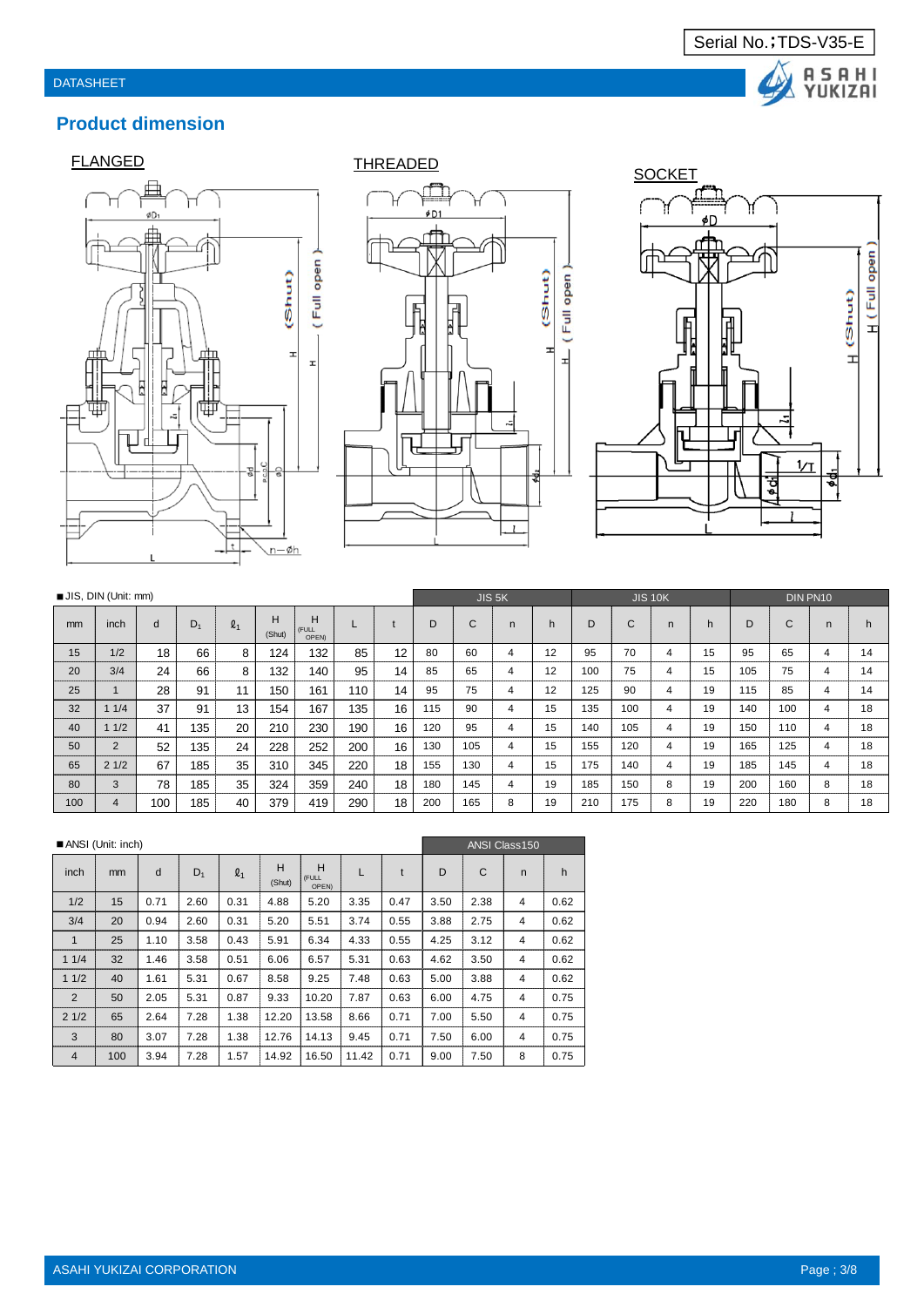#### Serial No.; TDS-V35-E



#### ■JIS, DIN (Unit: mm)

|      | $\blacksquare$ JIS, DIN (Unit: mm) |     |                               |       |                 | <b>JIS</b>     |          |                 |     |                                     |    |     | <b>DIN</b>     |                          |     |                          |                 |                          |                          |                   |    |     |
|------|------------------------------------|-----|-------------------------------|-------|-----------------|----------------|----------|-----------------|-----|-------------------------------------|----|-----|----------------|--------------------------|-----|--------------------------|-----------------|--------------------------|--------------------------|-------------------|----|-----|
| н    |                                    |     | <b>SOCKET</b>                 |       |                 |                |          | <b>THREADED</b> |     |                                     |    |     | <b>SOCKET</b>  |                          |     |                          | <b>THREADED</b> |                          |                          |                   |    |     |
| inch | mm                                 | D   | $\boldsymbol{\mathfrak{L}}_1$ |       | H(FULI<br>OPEN) |                |          | U-PVC           |     |                                     | l  |     |                | U-PVC                    |     |                          | <b>PP</b>       |                          |                          |                   |    |     |
|      |                                    |     |                               | (SHUT |                 | Q <sub>1</sub> | $\Omega$ | 1/T             |     | a <sub>2</sub>                      |    |     | a <sub>1</sub> | Q                        |     | Q <sub>1</sub>           | $d_1$           | Ω                        |                          | $d_2$             |    |     |
| 1/2  | 15                                 | 66  | 8                             | 124   | 132             | 22.40          | 30       | 1/34            | 110 | $\mathsf{Rc}^{-1}/_2$               | 15 | 85  | 20             | 16                       | 82  | 19.5                     | 19.3            | 14.5                     | 84                       | Rp'/2             | 15 | 85  |
| 3/4  | 20                                 | 66  | 8                             | 132   | 140             | 26.45          | 35       | 1/34            | 130 | $\mathsf{Rc}\,^{3}/_{4}$            | 18 | 95  | 25             | 19                       | 98  | 24.5                     | 24.3            | 16                       | 91                       | $Rp^3/4$          | 18 | 95  |
|      | 25                                 | 91  |                               | 150   | 161             | 32.55          | 40       | 1/34            | 150 | IRc 1                               | 20 | 110 | 32             | 22                       | 114 | 31.5                     | 31.3            | 18                       | 106                      | Rp 1              | 20 | 110 |
| 11/4 | 32                                 | 91  | 13                            | 154   | 167             |                |          |                 |     | $ Rc 1$ <sup>1</sup> /              | 25 | 135 |                |                          |     |                          | -               | $\overline{\phantom{0}}$ | $\overline{\phantom{a}}$ | Rp 1'/4           | 25 | 135 |
| 11/2 | 40                                 | 135 | 17                            | 218   | 235             |                |          |                 | . . | $ $ Rc 1 <sup>1</sup><br>$\sqrt{2}$ | 25 | 140 |                | $\overline{\phantom{0}}$ |     |                          | -               | $\overline{\phantom{0}}$ | $\overline{\phantom{a}}$ | $Rp 1\frac{1}{2}$ | 25 | 140 |
|      | 50                                 | 135 | 22                            | 237   | 259             |                |          |                 |     | Rc <sub>2</sub>                     | 27 | 180 |                |                          |     | $\overline{\phantom{a}}$ | -               | $\overline{\phantom{0}}$ | $\overline{\phantom{a}}$ | R <sub>p</sub> 2  | 27 | 180 |

|                | ANSI (Unit: inch) |      |                       |             |                        | <b>ANSI</b>    |                |               |      |                 |      |      |  |  |
|----------------|-------------------|------|-----------------------|-------------|------------------------|----------------|----------------|---------------|------|-----------------|------|------|--|--|
|                |                   |      |                       |             |                        |                |                | <b>SOCKET</b> |      | <b>THREADED</b> |      |      |  |  |
| inch           | mm                | D    | $\boldsymbol{\ell}_1$ | H<br>(SHUT) | <b>HIFULL</b><br>OPEN) |                |                | <b>U-PVC</b>  |      | d <sub>2</sub>  | Q    |      |  |  |
|                |                   |      |                       |             |                        | d <sub>1</sub> | d <sub>1</sub> | Q             |      |                 |      |      |  |  |
| 1/2            | 15                | 2.60 | 0.31                  | 4.88        | 5.20                   | 0.848          | 0.836          | 1.18          | 4.33 | 1/2-14NPT       | 0.59 | 3.35 |  |  |
| 3/4            | 20                | 2.60 | 0.31                  | 5.20        | 5.51                   | 1.058          | 1.046          | 1.38          | 5.12 | 1/4-14NPT       | 0.71 | 3.74 |  |  |
|                | 25                | 3.58 | 0.43                  | 5.91        | 6.34                   | 1.325          | 1.310          | 1.57          | 5.91 | 1-11 1/2NPT     | 0.79 | 4.33 |  |  |
| 11/4           | 32                | 3.58 | 0.51                  | 6.06        | 6.57                   | 1.670          | 1.655          | 0.94          | 5.31 | 1 1/4-11 1/2NPT | 0.98 | 5.31 |  |  |
| 11/2           | 40                | 5.31 | 0.67                  | 8.58        | 9.25                   | 1.912          | 1.894          | 1.09          | 5.31 | 1 1/2-11 1/2NPT | 0.98 | 5.51 |  |  |
| $\overline{2}$ | 50                | 5.31 | 0.87                  | 9.33        | 10.20                  | 2.387          | 2.369          | 1.16          | 7.09 | 2-11 1/2NPT     | 1.06 | 7.09 |  |  |

#### Note:

The shape and appearance of assembly differ a little with nominal size compared to this drawing.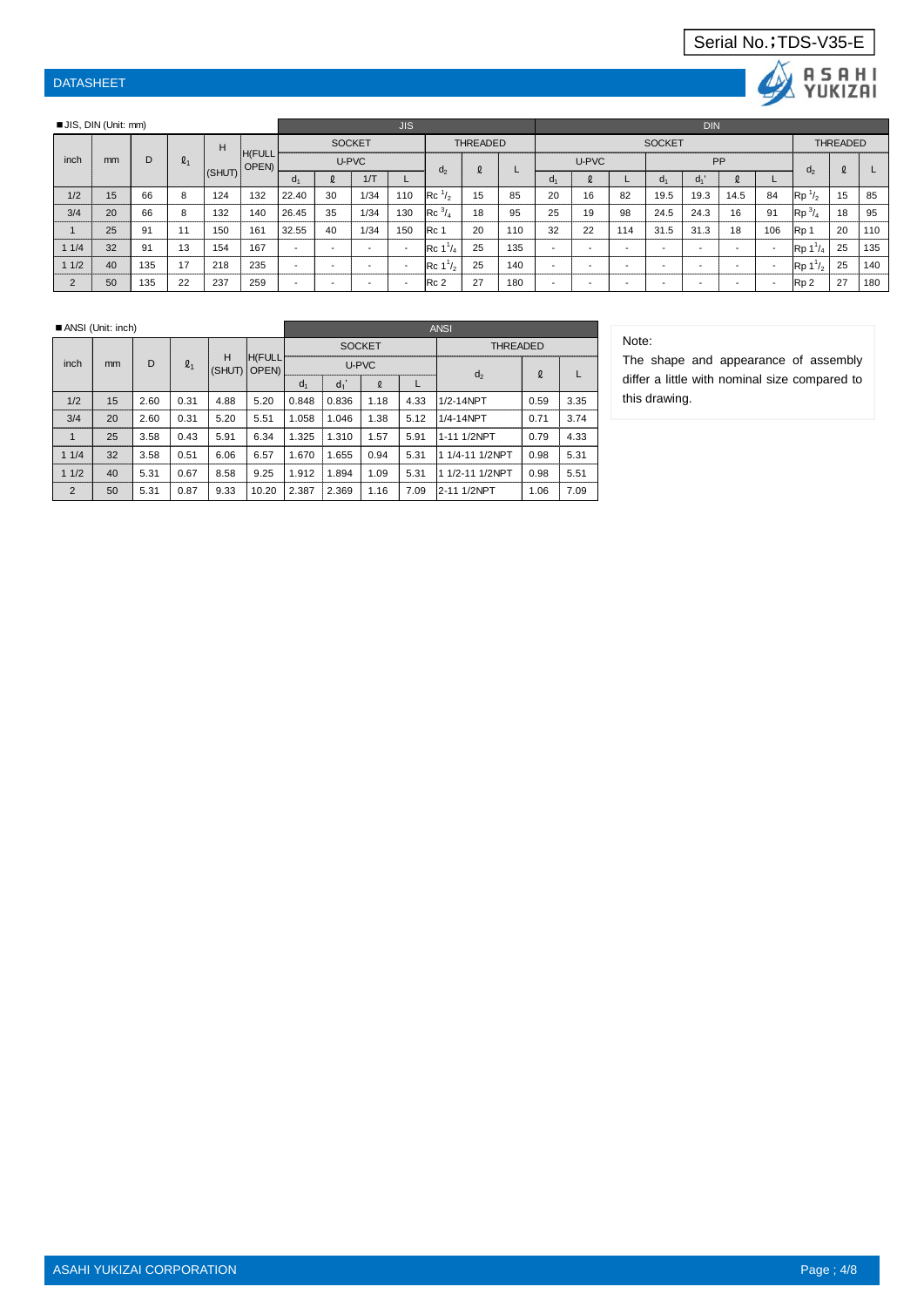#### **Parts list**

FLANGED





Details of section "a"





|                 | PART NO./NAME            | <b>QTY</b>   | <b>MATERIAL</b>                    |    | PART NO./NAME             | QTY          | <b>MATERIAL</b>                 |
|-----------------|--------------------------|--------------|------------------------------------|----|---------------------------|--------------|---------------------------------|
|                 | BODY                     | 1.           | U-PVC, PP                          |    | 15 $NUT(A)$               | 1            | U-PVC                           |
| 2               | BONNET                   | 1            | U-PVC, PP                          |    |                           |              | Used for 15 to 50mm (1/2" - 2") |
| 3               | $ STEM^{(1)} $           | 1            | U-PVC, PP                          |    |                           | 2            | <b>STAINLESS STEEL</b>          |
| $\overline{4}$  | PACKING GLAND            | 1.           | U-PVC, PP                          |    |                           |              | Used for 65 to 100mm (21/2" - 4 |
| 5               | GLAND NUT <sup>(2)</sup> | 1            | U-PVC                              | 16 | <b>WASHER</b>             | $\mathbf{1}$ | <b>U-PVC</b>                    |
| 6               | PACKING <sup>(3)</sup>   | $\mathbf{1}$ | EPDM, etc.                         |    |                           |              | Used for 15 to 50mm (1/2" - 2") |
|                 | <b>GLAND PACKING</b>     |              | 1Set EPDM, PTFE                    |    |                           | $\mathbf 1$  | <b>STAINLESS STEEL</b>          |
| 8               | <b>DISC</b>              |              | <b>PP</b>                          |    |                           |              | Used for 65 to 100mm (21/2" - 4 |
| 9               | <b>STEM HOLDER</b>       | $\mathbf{1}$ | <b>IPP</b>                         | 17 | <b>REINFORCEMENT RING</b> | 1            | <b>STAINLESS STEEL</b>          |
| 10 <sup>°</sup> | <b>STEM WITH</b>         | 1            | <b>COPPER ALLOY</b>                |    |                           |              | Used for 15 to 50mm (1/2" - 2") |
|                 | <b>TRAPEZOIDAL SCREW</b> |              | Used for 65 to 100mm (21/2" - 4"). |    |                           |              | for body material of            |
| 11              | <b>HEX BOLT/NUT</b>      | 8            | <b>STAINLESS STEEL</b>             | 18 | <b>STUD NUT</b>           | 2            | <b>COPPER ALLOY</b>             |
|                 |                          |              | Used for 65 to 100mm (21/2" - 4"). |    |                           |              | Used for 65 to 100mm (21/2" - 4 |
| 12              | <b>ISTUD BOLT/NUT</b>    | 2            | <b>STAINLESS STEEL</b>             | 19 | <b>EMBEDDED</b>           | 1            | Chromized STEEL                 |
|                 |                          |              | Used for 65 to 100mm (21/2" - 4"). |    | <b>STEM PITTING</b>       |              | Used for 65 to 100mm (21/2" - 4 |
| 13              | <b>ISTEM SUPPORT</b>     | 1.           | <b>IPP</b>                         | 20 | <b>EMBEDDED</b>           | $\mathbf 1$  | <b>BRONZE CASTING</b>           |
|                 |                          |              | Used for 65 to 100mm (21/2" - 4"). |    | <b>SUPPORT PITTING</b>    |              | Used for 65 to 100mm (21/2" - 4 |
|                 | 14 HANDLE WHEEL          |              | <b>IPP</b>                         |    |                           |              |                                 |

|                | <b>PART NO./NAME</b>     | QTY | <b>MATERIAL</b>                    |    | <b>PART NO./NAME</b>      | QTY            | <b>MATERIAL</b>                    |
|----------------|--------------------------|-----|------------------------------------|----|---------------------------|----------------|------------------------------------|
|                | BODY                     |     | U-PVC, PP                          | 15 | NUT(A)                    | 1              | U-PVC                              |
| $\mathcal{P}$  | BONNET                   |     | U-PVC, PP                          |    |                           |                | Used for 15 to 50mm (1/2" - 2").   |
| 3              | $STEM$ <sup>(1)</sup>    |     | U-PVC, PP                          |    |                           | $\overline{2}$ | <b>STAINLESS STEEL</b>             |
| 4              | PACKING GLAND            |     | U-PVC, PP                          |    |                           |                | Used for 65 to 100mm (21/2" - 4"). |
| 5.             | GLAND NUT <sup>(2)</sup> |     | U-PVC                              | 16 | <b>WASHER</b>             | $\mathbf{1}$   | <b>U-PVC</b>                       |
| 6              | PACKING <sup>(3)</sup>   |     | EPDM, etc.                         |    |                           |                | Used for 15 to 50mm (1/2" - 2").   |
|                | <b>GLAND PACKING</b>     |     | 1Set EPDM, PTFE                    |    |                           | $\mathbf{1}$   | <b>STAINLESS STEEL</b>             |
| 8              | <b>DISC</b>              |     | <b>PP</b>                          |    |                           |                | Used for 65 to 100mm (21/2" - 4"). |
| 9              | <b>STEM HOLDER</b>       |     | PP                                 | 17 | <b>REINFORCEMENT RING</b> | 1              | <b>STAINLESS STEEL</b>             |
| $\overline{0}$ | <b>STEM WITH</b>         |     | <b>COPPER ALLOY</b>                |    |                           |                | Used for 15 to 50mm (1/2" - 2")    |
|                | <b>TRAPEZOIDAL SCREW</b> |     | Used for 65 to 100mm (21/2" - 4"). |    |                           |                | for body material of PP.           |
| l 1            | <b>HEX BOLT/NUT</b>      | 8   | <b>STAINLESS STEEL</b>             | 18 | <b>STUD NUT</b>           | $\mathcal{P}$  | <b>COPPER ALLOY</b>                |
|                |                          |     | Used for 65 to 100mm (21/2" - 4"). |    |                           |                | Used for 65 to 100mm (21/2" - 4"). |
| $\overline{2}$ | <b>STUD BOLT/NUT</b>     | 2   | <b>STAINLESS STEEL</b>             | 19 | EMBEDDED                  | 1              | Chromized STEEL                    |
|                |                          |     | Used for 65 to 100mm (21/2" - 4"). |    | <b>STEM PITTING</b>       |                | Used for 65 to 100mm (21/2" - 4"). |
| 13             | <b>ISTEM SUPPORT</b>     | 1   | <b>IPP</b>                         | 20 | <b>EMBEDDED</b>           | $\mathbf{1}$   | <b>BRONZE CASTING</b>              |
|                |                          |     | Used for 65 to 100mm (21/2" - 4"). |    | <b>SUPPORT PITTING</b>    |                | Used for 65 to 100mm (21/2" - 4"). |
| $\overline{4}$ | <b>HANDLE WHEEL</b>      |     | <b>IPP</b>                         |    |                           |                |                                    |

(1) For 65 to 100 mm, PP only. (2) Used for 15 to 50 mm.

(3) In case that GLAND PACKING is PTFE; EPDM coated with PTFE.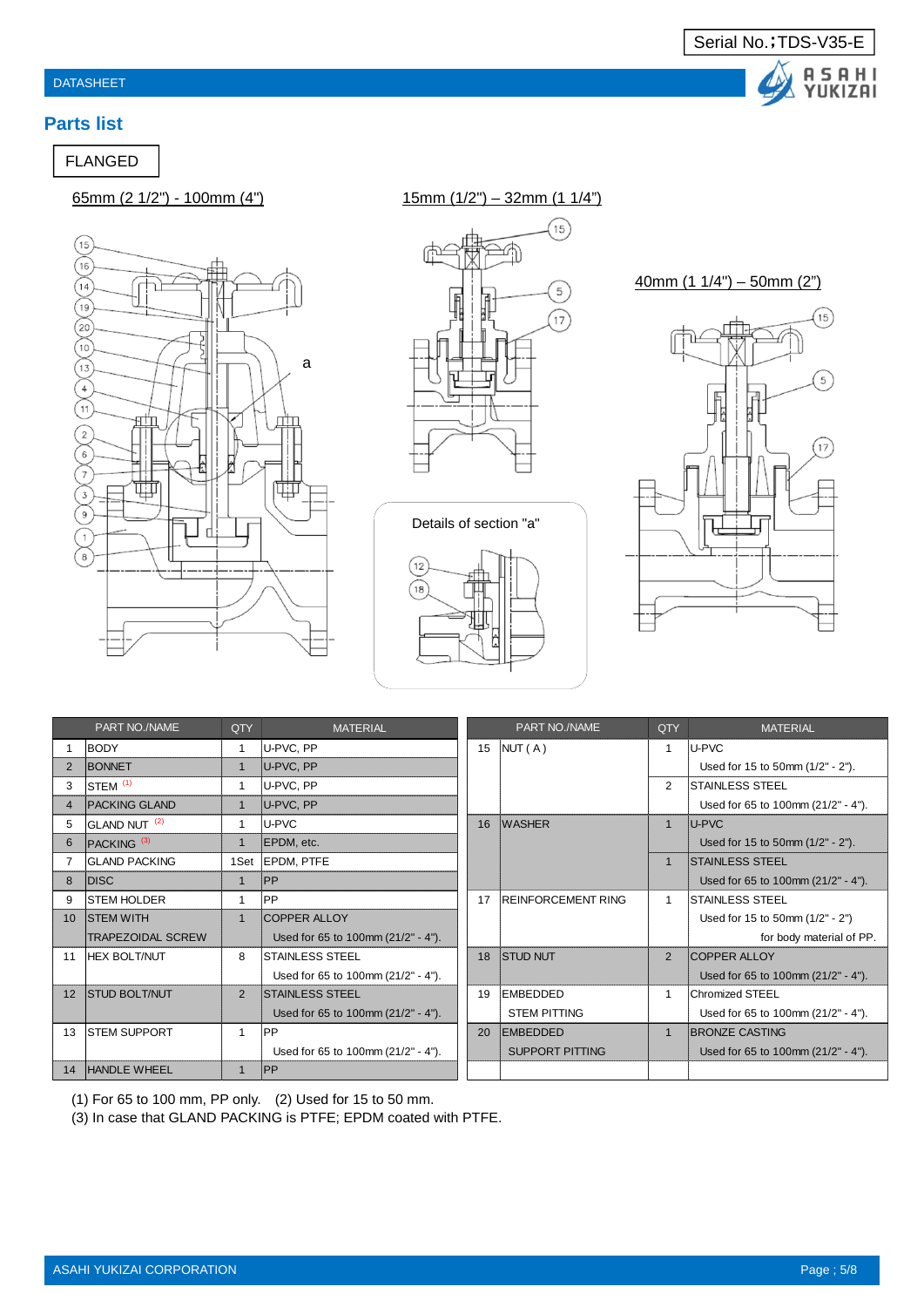

#### THREADED, SOCKET





|   | I PART NO./NAME             | <b>QTY</b> | <b>MATERIAL</b>   |    | <b>PART NO./NAME</b>        | <b>OTY</b> | <b>MATERIAL</b>        |
|---|-----------------------------|------------|-------------------|----|-----------------------------|------------|------------------------|
|   | $ $ BODY $ $ <sup>(1)</sup> |            | U-PVC, PP         | 8  | <b>IDISC</b>                |            | PP                     |
|   | <b>BNNET</b>                |            | <b>IU-PVC, PP</b> | 9  | <b>ISTEM HOLDER</b>         |            | .PP                    |
|   | <b>ISTEM</b>                |            | IU-PVC, PP        | 14 | <b>HAND WHEEL</b>           |            | PP                     |
|   | <b>GI AND</b>               |            | U-PVC, PP         | 15 | NUT(A)                      |            | ILL-PVC                |
| 5 | <b>GLAND NUT</b>            |            | IU-PVC, PP        | 16 | <b>IWASHER</b>              |            | U-PVC                  |
| 6 | SHEET GASKET <sup>(2)</sup> |            | EPDM. etc.        | 17 | <b>RING FOR REINFORCING</b> |            | <b>STAINLESS STEEL</b> |
|   | <b>GLAND PACKING</b>        | 1Set       | <b>EPDM, PTFE</b> |    |                             |            | Used for PP body.      |

| <b>QTY</b> | <b>MATERIAL</b> |    | <b>PART NO./NAME</b>        | <b>QTY</b> | <b>MATERIAL</b>        |
|------------|-----------------|----|-----------------------------|------------|------------------------|
|            | U-PVC, PP       | 8  | <b>DISC</b>                 |            | PP                     |
|            | U-PVC, PP       | 9  | <b>ISTEM HOLDER</b>         |            | PP                     |
|            | IU-PVC. PP      | 14 | <b>HAND WHEEL</b>           |            | PP                     |
|            | U-PVC, PP       | 15 | NUT(A)                      |            | ILI-PVC                |
|            | U-PVC, PP       | 16 | <b>WASHER</b>               |            | U-PVC                  |
|            | EPDM, etc.      | 17 | <b>RING FOR REINFORCING</b> |            | <b>STAINLESS STEEL</b> |
| 1Set       | EPDM. PTFE      |    |                             |            | Used for PP body.      |

(1) In the case of socket end it is only U-PVC. (2) In case that GLAND PACKING is PTFE; EPDM coated with PTFE.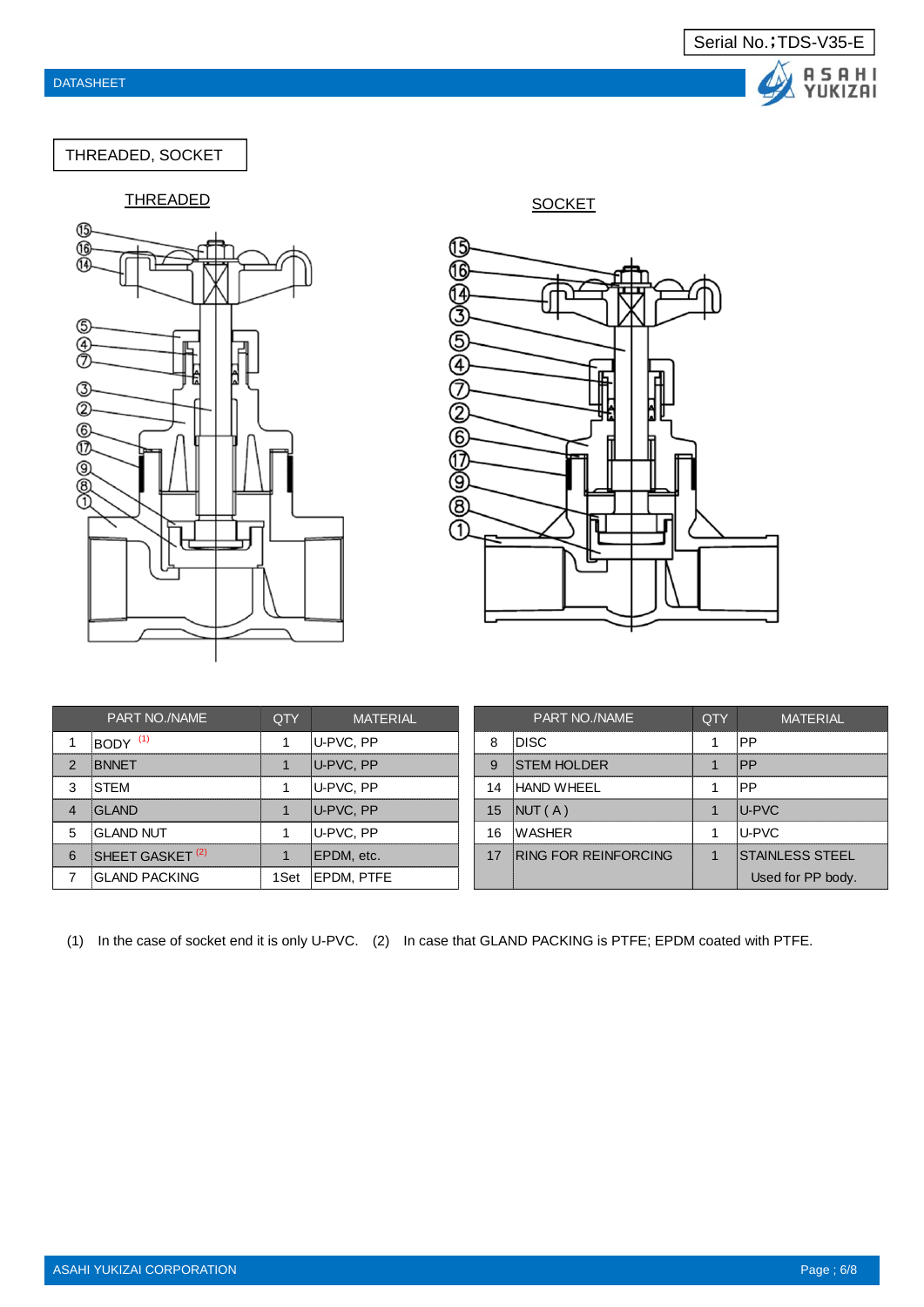# **Cv value for each opening degree**



#### STOP VALVE (GLOBE VALVE)



STOP VALVE (GLOBE VALVE)

| mm                                  | 15  | 20  | 25  | 32       | 40                          | 50       | 65   | 80 | 100 |
|-------------------------------------|-----|-----|-----|----------|-----------------------------|----------|------|----|-----|
| inch                                | 1/2 | 3/4 |     | 1/4<br>1 | 1/2<br>$\blacktriangleleft$ | $\Omega$ | 21/2 | ာ  |     |
| <b>FULL-OPEN</b><br><b>Cv VALUE</b> | 4.1 | 6.4 | 9.7 | 18       | 22                          | 29       | 57   | 78 | 115 |

# **Operating torque at maximum working pressure**

STOP VALVE (GLOBE VALVE)

|     |      | $UNIT: N \cdot m$                    |
|-----|------|--------------------------------------|
| mm  | inch | Operation torque $(O \rightarrow S)$ |
| 15  | 1/2  | 3.0                                  |
| 20  | 3/4  | 3.0                                  |
| 25  | 1    | 8.0                                  |
| 32  | 11/4 | 10.0                                 |
| 40  | 11/2 | 12.0                                 |
| 50  | 2    | 14.0                                 |
| 65  | 21/2 | 18.0                                 |
| 80  | 3    | 24.0                                 |
| 100 | 4    | 36.0                                 |